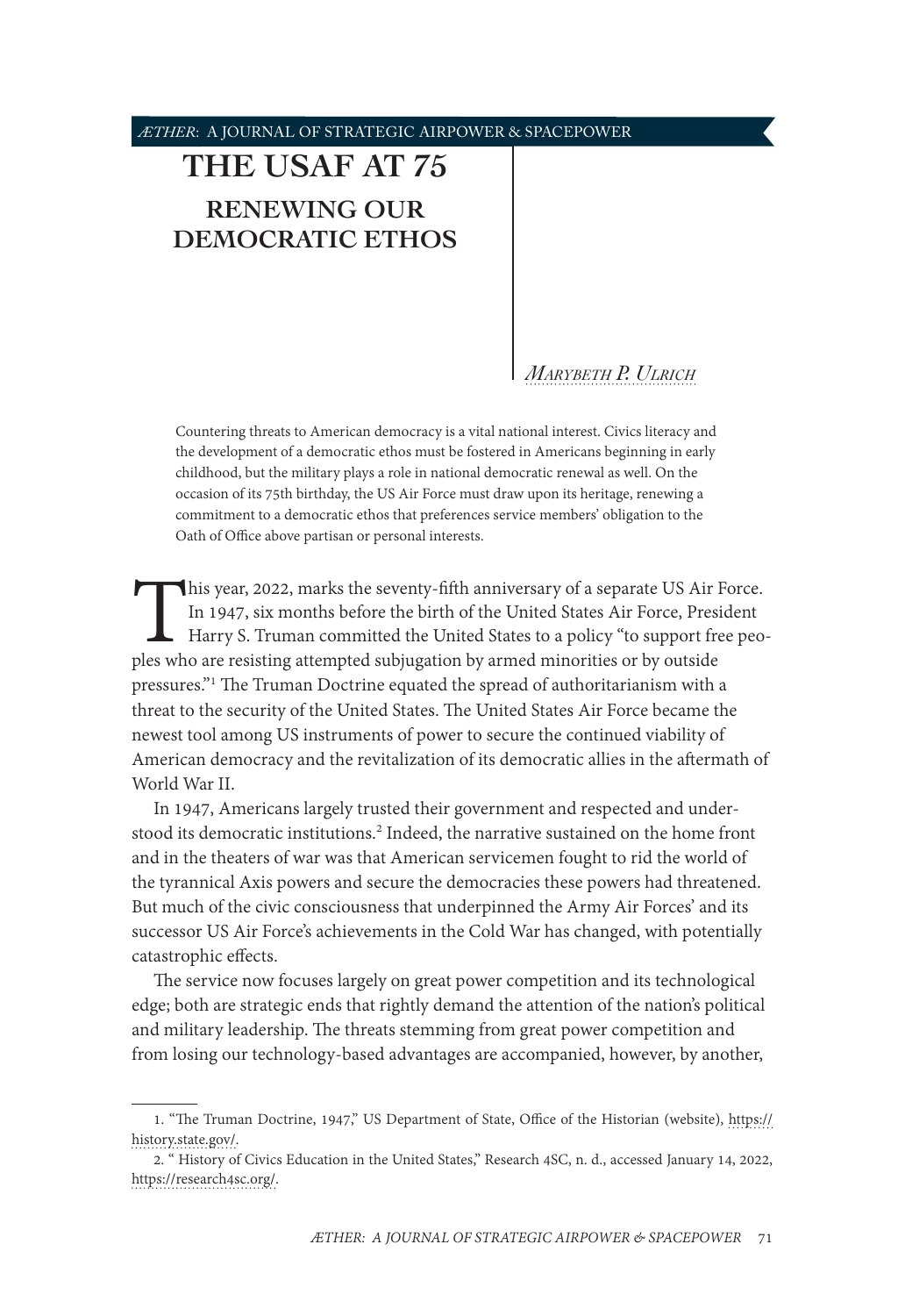<span id="page-1-0"></span>more insidious threat gathering from within the American domestic political system. This new menace is rooted in a decline in civic understanding in society at large, complacent citizenship, and insufficient development of a professional military ethos steeped in democratic civil-military relations.

Countering threats to American democracy from abroad and from within must be elevated to the most vital of national interests. A grassroots and national effort could enable civics literacy and the development of a democratic ethos in the citizenry from the earliest age. The military also has a role in national democratic renewal. The US Air Force in particular, on the occasion of its diamond anniversary, must draw upon its heritage and also renew its commitment to a democratic ethos that places service members' obligation to the Oath of Office above partisan or personal interests.

In short, the service must adopt a multi-dimensional approach to its professional ethos to include both a democratic ethos and a warrior ethos. The current nearly exclusive emphasis on warrior ethos focuses on "how we fight," not "why we fight." A comprehensive program of professional development across all levels of professional military education (PME) is needed to develop Air Force professionals steeped in an understanding of American democracy and democratic civil-military relations norms that complement their warrior ethos. Such Airmen will be well versed in the constitutional obligations that anchor their military service. They will enjoy the increased confidence of the citizenry and internalize a love of country that will underpin their will to fight to preserve its ideals. A look back at the Army Air Forces' democratic ethos offers some lessons for today's Airmen.

## Why the Army Air Forces Fought

On January 6, 1941, President Franklin D. Roosevelt argued in his annual State of the Union address to Congress that America was contributing its "arsenal of democracy" to the war to preserve the "four freedoms": the freedom of speech, the freedom of worship, the freedom from want, and the freedom from fear.<sup>3</sup> These principles symbolized America's rationale for supporting the war and were the precursors to the 1942 Atlantic Charter's war aims that laid out the parameters of a postwar global order.

Promoting a democratic ethos was also a priority of the armed forces. In 1942, General George C. Marshall, Army chief of staff and architect of the war effort at home, recruited Hollywood director and Signal Corps major Frank Capra to produce a series of orientation films for service members undergoing their initial training with the purpose of "maintaining morale and instilling loyalty and discipline."

The result was the seven-film *Why We Fight* series that explained to service members and civilians that the purpose of the massive effort to defeat the Axis powers was to defend American values. The films focused on aspects of American life that were worth fighting for. For example, the first film, *Prelude to War*, drew attention to

<sup>3. &</sup>quot;FDR and the Four Freedoms Speech," National Archives: Franklin D. Roosevelt Presidential Museum and Library (website), [https://www.fdrlibrary.org/](https://www.fdrlibrary.org/four-freedoms).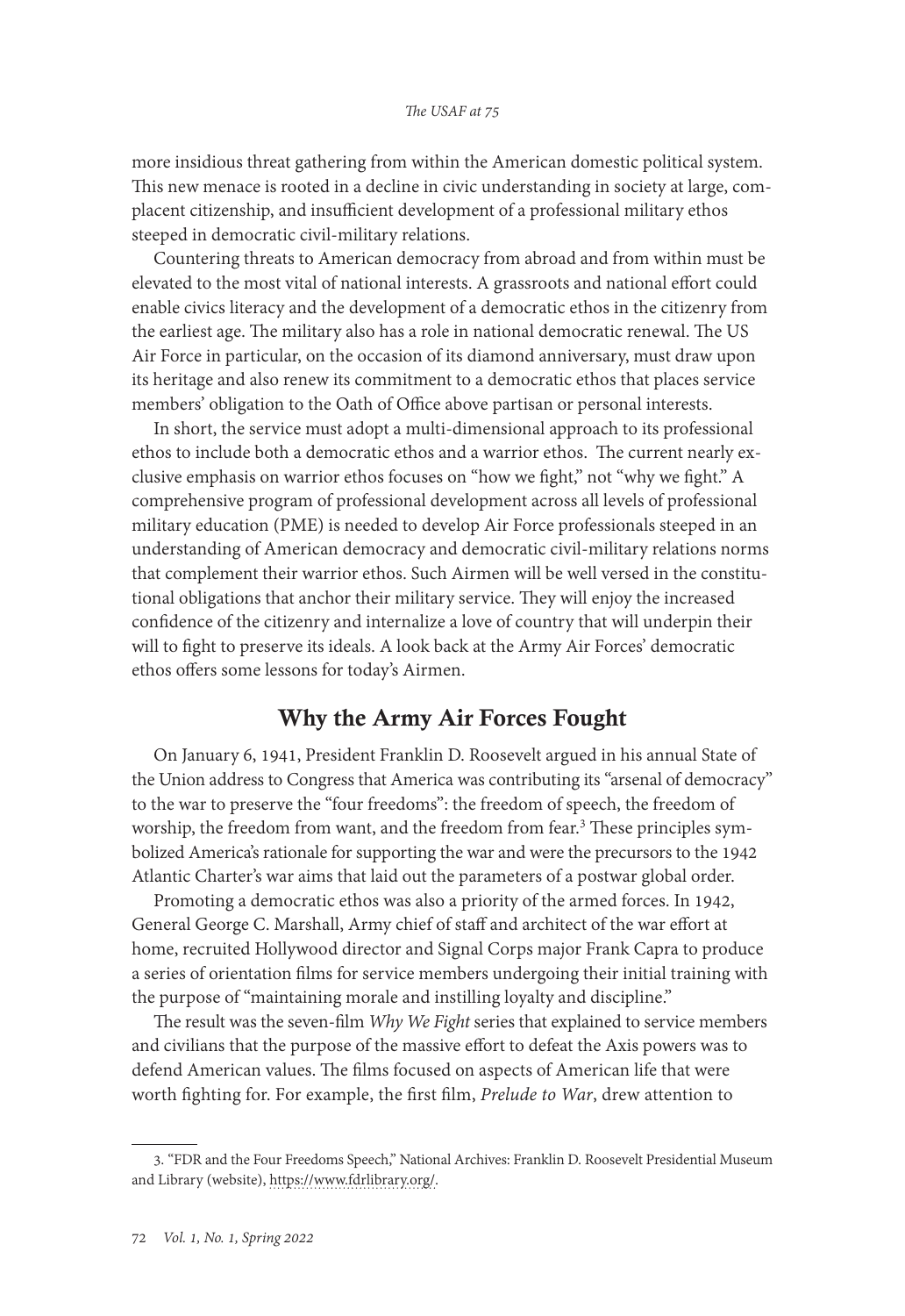President Abraham Lincoln's Gettysburg Address that declared "government of the people, by the people, for the people, shall not perish from the earth."4 The message was clear. American GIs were charged with continuing the cause of American democracy.

The generation that served in the Army Air Forces and who were the first to fill the ranks of the new Air Force came of age at a time when civics played a central role in public education. Consequently, they were well grounded in the fundamentals of American democracy. The Air Force was able to draw on this democratic ethos in the development of its professional ethos.

A key tool in this respect was S. L. A. Marshall's *The Armed Forces Officer*, a Department of Defense pamphlet first published in 1950 at the request of Secretary of Defense George C. Marshall. Secretary Marshall held the "personal conviction that American military officers, of whatever service, should share common ground ethically and morally."5

This comprehensive guide to officership started with an explanation of the officer's oath and commission. The first sentence described the officer's commission as "a lasting obligation" that is not "lessened on the day an officer puts the uniform aside and returns to civil life."6 The guide continued, "an officer is expected so to maintain himself, and so to exert his influence for so long as he may live, that he will be recognized as a worthy symbol of all that is best in the national character."7 There is no breakdown of constitutional processes that the service member has sworn to "protect and defend," but the guide alluded to the officer's assumed knowledge of these processes.

A main point is that on becoming an officer a man does not renounce any part of his fundamental character as an American citizen. He has simply signed on for the post graduate course where one learns how to exercise authority in accordance with the spirit of liberty. The nature of his trusteeship has been subtly expressed by an Admiral in our service: 'The American philosophy places the individual above the state. It distrusts personal power and coercion. It denies the existence of indispensable men. It asserts the supremacy of principle.'8

Richard Swain and Albert Pierce updated *The Armed Forces Officer* in 2007 and 2017. The 2017 guide still opens with a discussion of the commission and oath, explaining that the execution of the constitutional oath activates the commission.<sup>9</sup> Swain and Pierce acknowledge the oath's charge "to well and faithfully discharge the duties of the office" but note the nature of those duties is undefined "beyond the shared purpose of protecting and defending the Constitution."10

<sup>4.</sup> Ashley S. Behringer, "Why We Fight: Prelude to War, America's Crash History Lesson," *The Unwritten Record* (blog), The National Archives, September 1, 2020, [https://unwritten-record.blogs.archives.gov/.](https://unwritten-record.blogs.archives.gov/2020/09/01/why-we-fight-prelude-to-war-americas-crash-history-lesson/)

<sup>5.</sup> Richard M. Swain and Albert C. Pierce, *The Armed Forces Officer* (Washington, DC: National Defense University, 2017), preface, [https://ndupress.ndu.edu/.](https://ndupress.ndu.edu/Portals/68/Documents/Books/AFO/Armed-Forces-Officer.pdf)

<sup>6.</sup> S. L. A. Marshall, *The Armed Forces Officer* (Washington, DC: Department of Defense, 1950), 6, [https://www.usna.edu/.](https://www.usna.edu/Ethics/_files/documents/SLA%20Marshall%20Armed%20Forces%20Officer.pdf)

<sup>7.</sup> Marshall, *Armed Forces Officer*, 6.

<sup>8.</sup> Marshall, *Armed Forces Officer*, 9.

<sup>9.</sup> Swain and Pierce, *Armed Forces Officer*, 5.

<sup>10.</sup> Swain and Pierce, *Armed Forces Officer*, 5.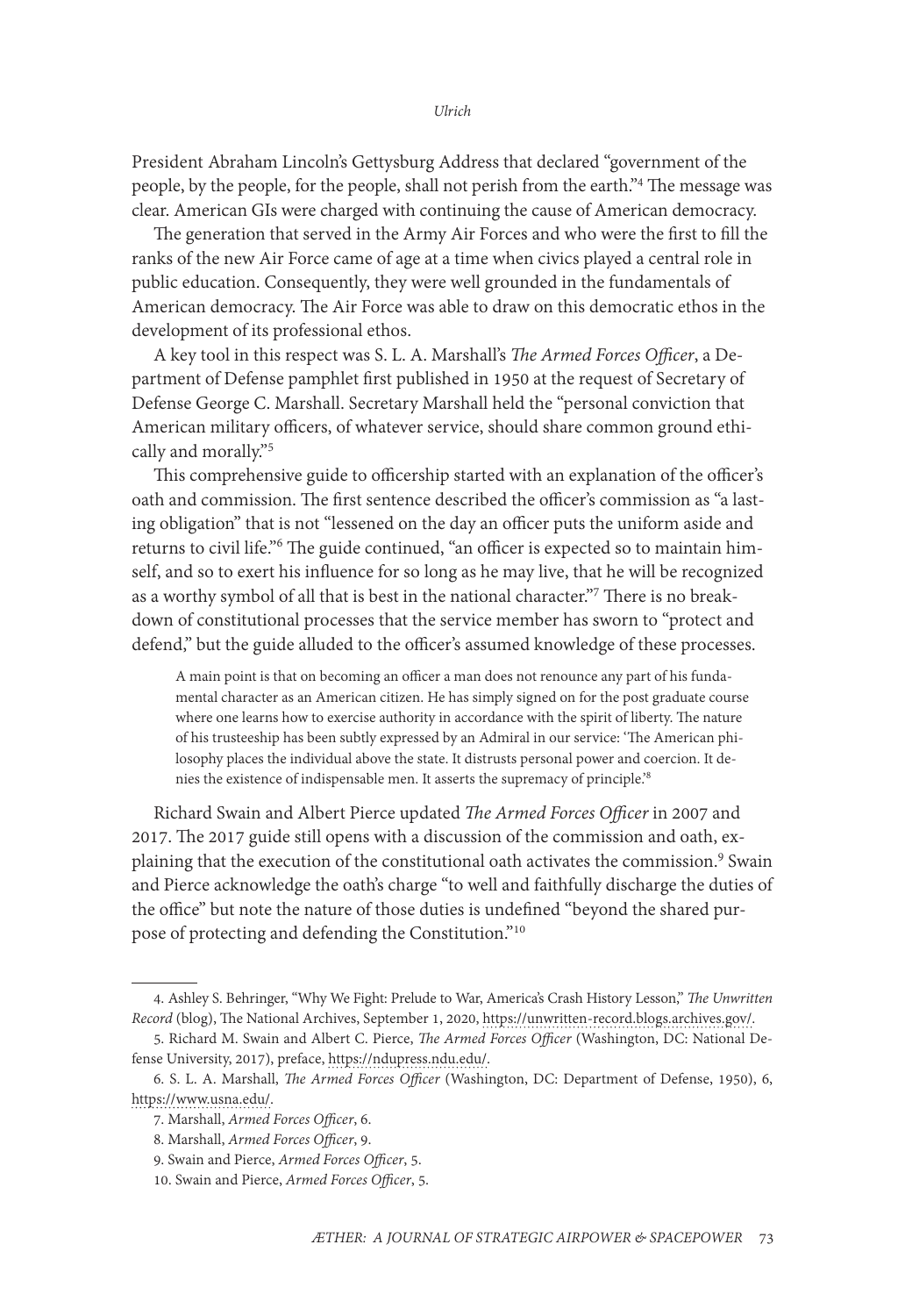#### *The USAF at 75*

They conclude this foundational part of the guide by laying out some expectations in the civil-military relationship with regard to honorable service. "The guarantee of that service is internalization in every officer of the expectations embodied in the commission and the oath: patriotism, valor, fidelity, and abilities; dedication to the protection of the letter of and the values embodied in the Constitution; and a willingness to offer, if required, what President Lincoln called 'the last full measure of devotion' in its defense."<sup>11</sup>

Among other influential tools that the Department of Defense has to shape the professional ethos of its service members are *Developing Today's Joint Officers for Tomorrow's Ways of War: The Joint Chiefs of Staff Vision and Guidance for Professional Military Education & Talent Management* and *Chairman of the Joint Chiefs of Staff Instruction: Officer Professional Military Education Policy*, both published in May 2020. These documents give broad PME guidance to the military services.

The Chairman of the Joint Chiefs of Staff vision document highlights the importance of "intellectual overmatch" and continually exercising "new intellectual skills" to sustain America's competitive advantage.<sup>12</sup> The emphasis is on the accelerating pace of new technologies and the global integration of national power. There is no mention, however, of educating service members to address domestic threats of any kind, nor is there any indication that PME should play a role in ensuring service members have a deep understanding of their oaths and commissions. The document does emphasize the use of case studies, games, and exercises—educational methodologies that could be leveraged to include a civics-consciousness component in PME.<sup>13</sup>

The Chairman of the Joint Chiefs of Staff Instruction goes into more detail in support of the Joint Chiefs of Staff vision. Figure A-1, Officer Professional Military Education Continuum, includes the focus of military education at each of the five levels of PME, from precommissioning to the general/flag officer capstone course. Currently, the US Constitution and US government are only highlighted at the precommissioning level of PME.14

In addition, one of the six Joint learning areas is the profession of arms, and the Instruction notes, "joint officers are first and foremost members of the profession of arms, sworn to support and defend the Constitution, with specialized knowledge in the art and science of war."15 But the document does not further elaborate on the substance of the expert knowledge applicable to carrying out officers' constitutional oaths or the deep understanding of the civic notions that tie military professionalism to the support of democratic processes.

14. CJCS, *Officer Professional Military Education Policy*, CJSC Instruction (CJCSI) 1800.01F (Washington, DC: CJCS, May 15, 2020), A-15, [https://www.jcs.mil/.](https://www.jcs.mil/Portals/36/Documents/Doctrine/education/cjcsi_1800_01f.pdf?ver=2020-05-15-102430-580)

<sup>11.</sup> Swain and Pierce, *Armed Forces Officer*, 10.

<sup>12.</sup> Chairman of the Joint Chiefs of Staff (CJCS), *Developing Today's Joint Officers for Tomorrow's Ways of War: The Joint Chiefs of Staff Vision and Guidance for Professional Military Education & Talent Management* (Washington, DC: CJCS May 1, 2020), [https://www.jcs.mil/](https://www.jcs.mil/Portals/36/Documents/Doctrine/education/jcs_pme_tm_vision.pdf?ver=2020-05-15-102429-817).

<sup>13.</sup> CJCS, *Talent Management*.

<sup>15.</sup> CJCS, CJCSI-1800.01F, A-A-1.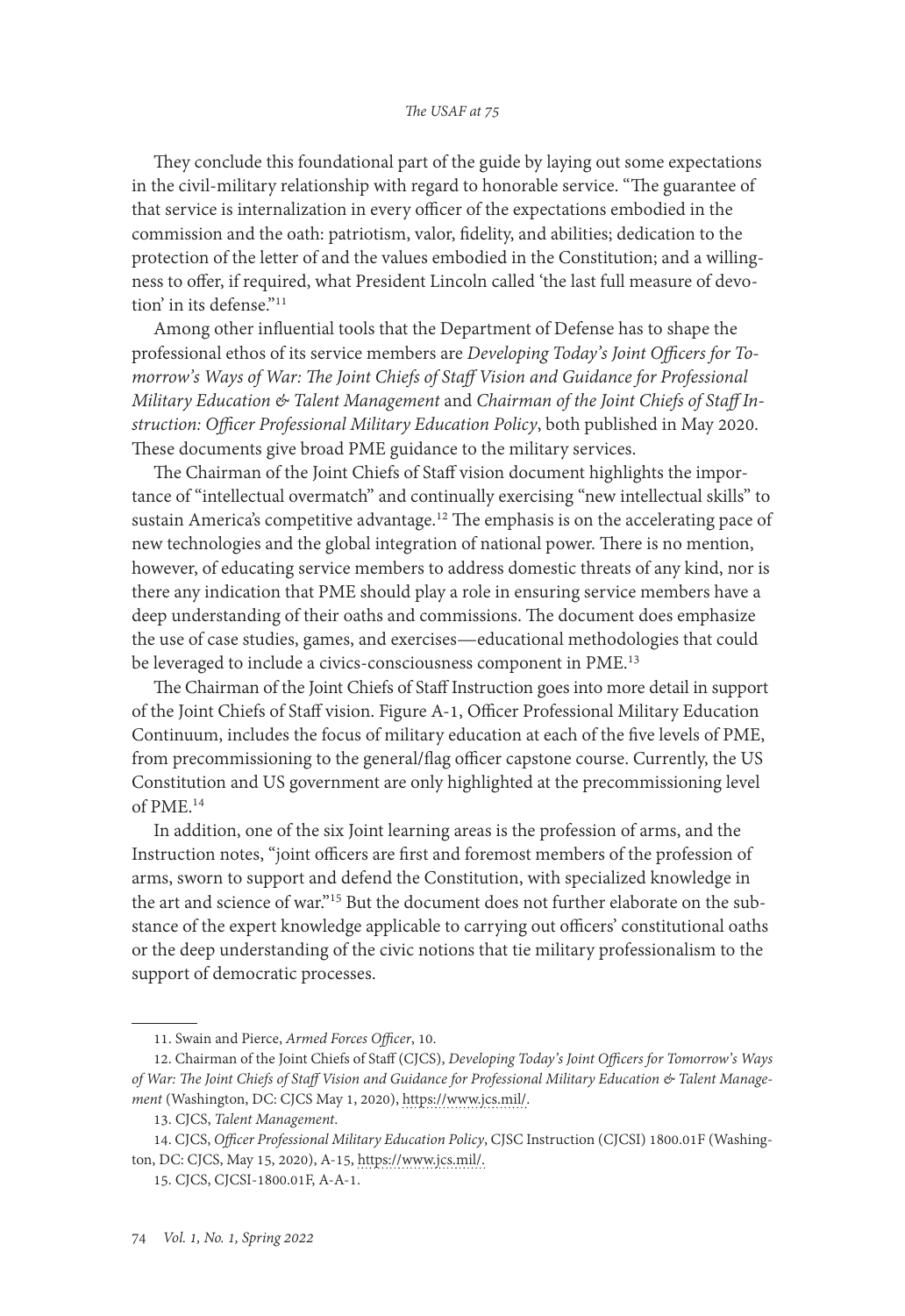The 1950 and 2017 editions of *The Armed Forces Officer* span 67 of the Air Force's 75 years. Both assume well-formed citizens have elected to take up arms in the service of their country, but studies show the American educational system is not producing such citizens. A 2020 national survey by the Annenberg Public Policy Center found a quarter of Americans cannot name a single branch of government, and only 51 percent could name all three branches.<sup>16</sup>

In terms of knowledge of the military's role in democracy, a 2014 YouGov survey found American civilians surveyed favored the elected political leadership deferring to military experts on national security policy, a position in conflict with democratic norms of civil-military relations.<sup>17</sup> The centrality of civics in American education has eroded over time to the point where it garners less than 10 percent of classroom time and 5 cents per student per year compared to \$54 per student annually spent on science, technology, engineering, and math education.<sup>18</sup> As a result, young people entering the armed forces generally lack the understanding of citizenship and civic consciousness necessary to fulfill their oaths of enlistment and commissioning.

The Department of Defense's cultivation of a democratic ethos within its professional ethos has simply not kept pace with the national decline in civics education, the erosion of democratic norms, and the concurrent decline in democratic norms of civil-military relations.19 Richard Kohn, former Air Force historian and professor emeritus at the University of North Carolina, alerted US Air Force Academy cadets to this trend of declining norms more than 20 years ago.

In his 1999 Harmon Lecture, Kohn noted cracks in the foundation needed to support the military's democratic professional ethos. These essential pillars of democracy include respect for the rule of law; reverence for the Constitution; intolerance for "any violation of the Constitution or its process," which neither any branch of government nor the public would support; and the armed forces' internalization of their subordination to civil authority as the foundation of military professionalism.20

19. Steven Levitsky and Daniel Ziblatt, *How Democracies Die* (New York: Crown Publishing, 2018); Larry Diamond, *Ill Winds: Saving Democracy from Russian Rage, Chinese Ambition, and American Complacency* (New York: Penguin Press, 2019); and Marybeth P. Ulrich, "Civil-Military Relations Norms and Democracy: What Every Citizen Should Know," in *Reconsidering American Civil-Military Relations,* ed. Lionel Beehner, Risa Brooks, and Daniel Maurer (New York: Oxford University Press, 2021).

20. Richard H. Kohn, "The Erosion of Civilian Control of the Military in the United States Today," *The Harmon Memorial Lectures in Military History, 1988–2017* (Maxwell Air Force Base, AL: Air University Press, 2020), [https://www.airuniversity.af.edu/.](https://www.airuniversity.af.edu/Portals/10/AUPress/Books/B_00165_GROTELUESCHEN_THE_HARMON_MEMORIAL_LECTURES_IN_MILITARY_HISTORY_1988_2017.PDF)

<sup>16.</sup> Annenberg Civics Knowledge Survey, "Amid Pandemic and Protests, Civics Survey Finds Americans Know More of Their Rights," Annenberg Public Policy Center, September 14, 2020, [https://www.annen](https://www.annenbergpublicpolicycenter.org/pandemic-protests-2020-civics-survey-americans-know-much-more-about-their-rights/) [bergpublicpolicycenter.org/.](https://www.annenbergpublicpolicycenter.org/pandemic-protests-2020-civics-survey-americans-know-much-more-about-their-rights/)

<sup>17.</sup> Kori Schake and James Mattis, *Warriors and Civilians: American Views of Our Military* (Stanford, CA: Hoover Institution Press, 2016), 299.

<sup>18.</sup> Rebecca Burgess, "Civic Education, the Essential Substrata of Military and National Service," American Enterprise Institute, July 5, 2019, [https://www.aei.org/](https://www.aei.org/research-products/speech/civic-education-the-essential-substrata-of-military-and-national-service/); and Suzanne Spaulding, "Civics as a National Security Imperative: A Conversation with Senior Military Officers," Center for Strategic and International Studies, December 14, 2020, [https://www.csis.org/](https://www.csis.org/events/online-event-civics-national-security-imperative-conversation-senior-military-officers).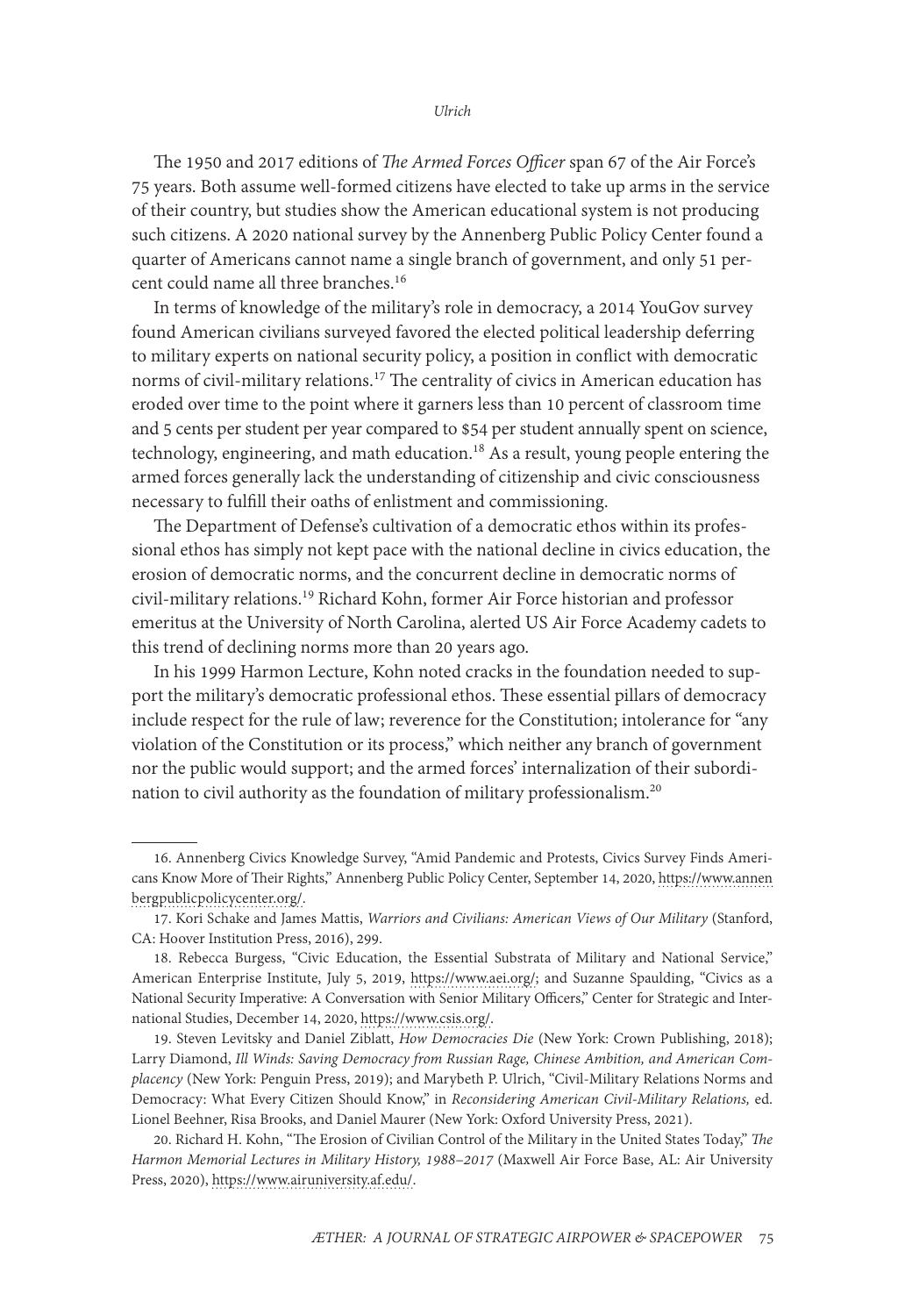## Cracks in the Professional Ethos

On January 6, 2021, it was clear the cracks in the pillars of American democracy and its supporting professional military ethos had grown wider when a mob attacked the US Capitol, disrupting the congressional process of certifying the 2020 presidential election results. Many media reports in the first weeks after the insurrection headlined the military history of those involved in the attacks, often pointing out that these veterans, themselves, "had once sworn to protect the Constitution."21

A December 2021 CBS News analysis determined at least 81 of the approximately 700 individuals charged for their participation in the insurrection had military ties. Most were veterans; however, one of those who breached the Capitol was an active duty Marine Corps major, four were active members of either the Army Reserve or National Guard, and one enlisted in the Army after the insurrection and was arrested at Fort Bragg in October 2021. CBS News reported that at least 36 had served in the Marine Corps, 28 in the Army, 3 in the Navy, and 5 in the Air Force.<sup>22</sup>

One of the rioters charged with violent entry on Capitol grounds who was covered widely in media reports was Air Force veteran and 1989 Air Force Academy graduate Larry Brock Jr. Brock was photographed wearing combat gear and holding flex cuffs inside the Senate chamber. In the weeks between the election and the January 6th insurrection, Brock posted on Facebook referencing his belief that Joseph Biden was not the lawful president-elect. "I see no distinction between a group of Americans seizing power and governing with complete disregard to the Constitution and an invading force of Chinese communists accomplishing the same objective."<sup>23</sup>

Brock ended his post with a reference to his commissioning oath: "Against all enemies foreign and domestic." Clearly, this Air Force veteran misunderstood the workings of American democracy regarding electoral integrity and that his obligation under his oath was to defend democratic processes—not subvert them.

Some judges have considered the military service of veterans involved in the January 6 insurrection to be an aggravating factor leading to harsher treatment in trial procedures and sentencing when convicted. When ruling against releasing retired Army Sergeant Jeffrey McKellop, an Iraq and Afghanistan War veteran, before trial, District Judge Carl Nichols noted McKellop's military service suggests "he should have known better. I am more concerned about his conduct that day than I might have been if it was some random person."24

Magistrate Judge Michael Harvey similarly ruled that retired Army Ranger Specialist Robert Morss should remain in jail awaiting trial because he was "willing to use his

<sup>21.</sup> Tom Dreisbach and Meg Anderson, "Nearly 1 in 5 Defendants in Capitol Riot Cases Served in the Military," National Public Radio, January 21, 2021, [https://www.npr.org/.](https://www.npr.org/2021/01/21/958915267/nearly-one-in-five-defendants-in-capitol-riot-cases-served-in-the-military)

<sup>22.</sup> Eleanor Watson and Robert Legare, "Over 80 of Those Charged in the January 6 Investigation Have Ties to the Military," CBSNews, December 15, 2021, [https://www.cbsnews.com/.](https://www.cbsnews.com/news/capitol-riot-january-6-military-ties/)

<sup>23.</sup> Dreisbach and Anderson, "Capitol Riot Cases."

<sup>24.</sup> Marshall Cohen and Hannah Rabinowitz, "These Veterans Swore to Defend the Constitution; Now They're Facing Jail Time for the US Capitol Riot," CNN, November 9, 2021, [https://www.cnn.com/](https://www.cnn.com/2021/11/09/politics/january-6-veterans-military/index.html).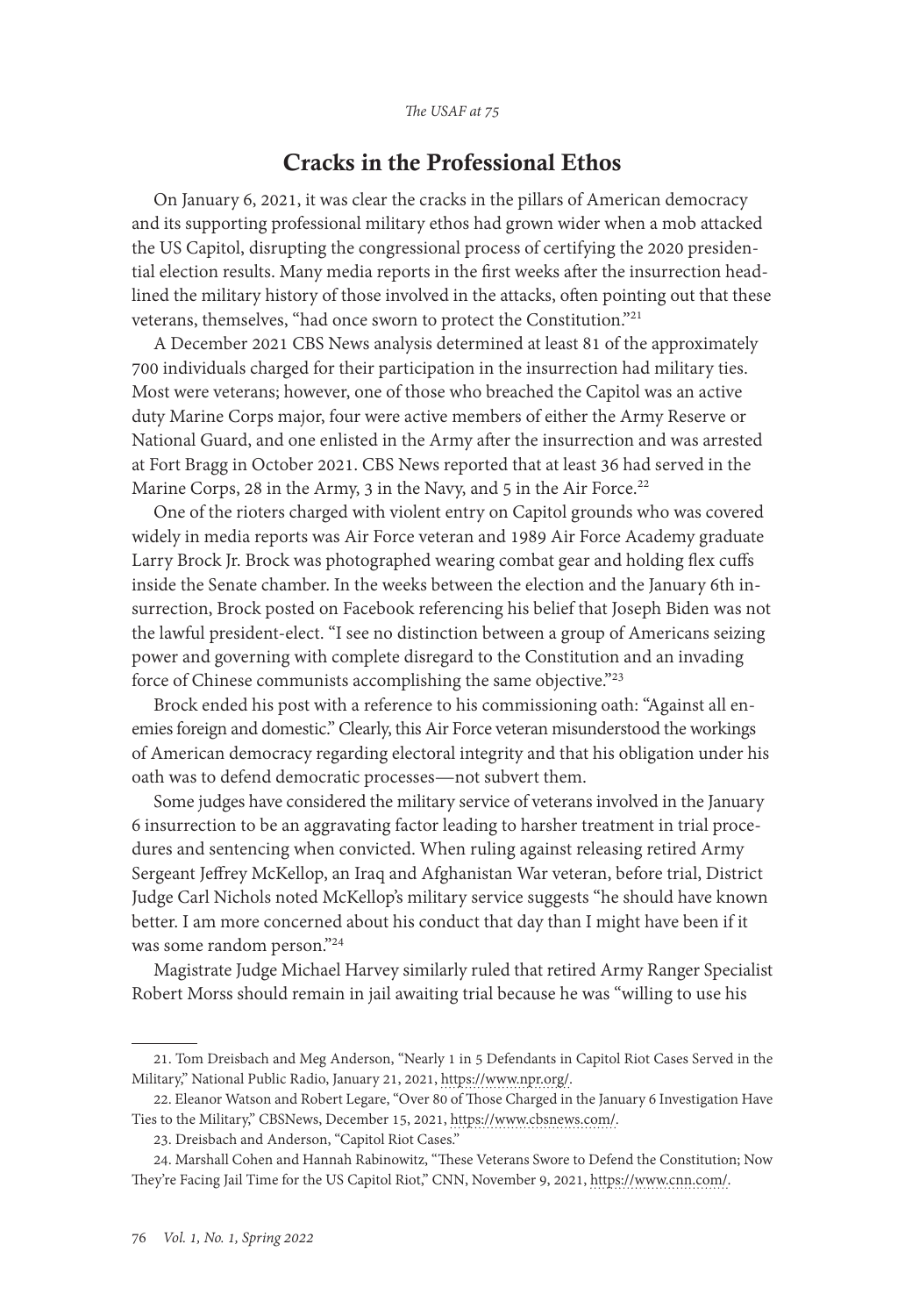training or experience to organize with the rioters" to subvert democracy, "thereby making their actions more effective, more forceful and more violent."<sup>25</sup>

Some Air Force veteran-rioters have atoned for their roles on January 6. Air Force veteran Thomas Vinson commented at his sentencing hearing, "I signed up for the Air Force to take care of and defend this country," he said. "I took that oath to the Constitution and I know I broke that oath that day by entering that building and participating in the events of January 6. It's a blemish that's going to be on myself, my family, for the rest of my life, and the country, and into the history books."26 Vinson was sentenced to five years of probation, a \$5,000 fine, \$500 in restitution, and 120 hours of community service.<sup>27</sup>

Retired Air Force Master Sergeant Jonathan Sanders also told the judge he had "failed" his extensive military training. "That was a personal failure on my part. I wasn't coerced, I wasn't tricked, I wasn't pushed. . . . That failure on my part is uncharacteristic. I know that my family, my friends, the men and women I served with and especially the men and women who trained me expected better."28 Sanders was sentenced to probation rather the higher sentencing guideline of six months in jail.

## An Antidote to Extremism

A serious and deliberate effort to facilitate service members' understanding of the Constitution and their oaths to uphold it would also contribute to mitigating the problem of extremism in the military. In the months after the January 6 insurrection, Secretary of Defense Lloyd Austin ordered a 60-day stand-down, a period of mandated discussion across units "to remind the country's military personnel that the oath they took to support and defend the Constitution means that [they cannot storm](https://www.nytimes.com/2021/01/19/us/politics/national-guard-capitol-biden-inauguration.html?searchResultPosition=8)  [the Capitol](https://www.nytimes.com/2021/01/19/us/politics/national-guard-capitol-biden-inauguration.html?searchResultPosition=8) to stop lawmakers from certifying election results they do not like."<sup>29</sup>

Military leaders have appealed to the oath as the linchpin of a professional ethos that does not tolerate extremists in the ranks. Austin noted that an overwhelming number of service members "respect the oath they took to support and defend the Constitution of the United States." But those violating the oath through participation in extremist activities "can have an outsized impact on unit cohesion, morale and readiness, and the physical harm some of these activities can engender can undermine the safety of our people."30

<sup>25.</sup> Cohen and Rabinowitz, "Facing Jail Time."

<sup>26.</sup> Cohen and Rabinowitz, "Facing Jail Time."

<sup>27.</sup> Billy Kobin, "Kentucky Nurse, Air Force Veteran Sentenced for Their Roles in Jan. 6 Riot at US Capitol," *Louisville Courier Journal*, October 22, 2021, [https://www.courier-journal.com/](https://www.courier-journal.com/story/news/crime/2021/10/22/us-capitol-riot-lori-thomas-vinson-morganfield-kentucky-sentenced/6117260001/).

<sup>28.</sup> Cohen and Rabinowitz, "Facing Jail Time."

<sup>29.</sup> John Ismay and Helene Cooper, "After Capitol Riot, Pentagon Announces New Efforts to Weed Out Extremism among Troops," *New York Times*, April 13, 2021, [https://www.nytimes.com/.](https://www.nytimes.com/2021/04/09/us/politics/military-race-capitol-riots-extremism.html?action=click&module=RelatedLinks&pgtype=Article)

<sup>30.</sup> Helene Cooper, "Pentagon Updates Its Rules on Extremism in the Military," *New York Times*, December 20, 2021, [https://www.nytimes.com/.](https://www.nytimes.com/2021/12/20/us/politics/pentagon-military-extremism-rules.html)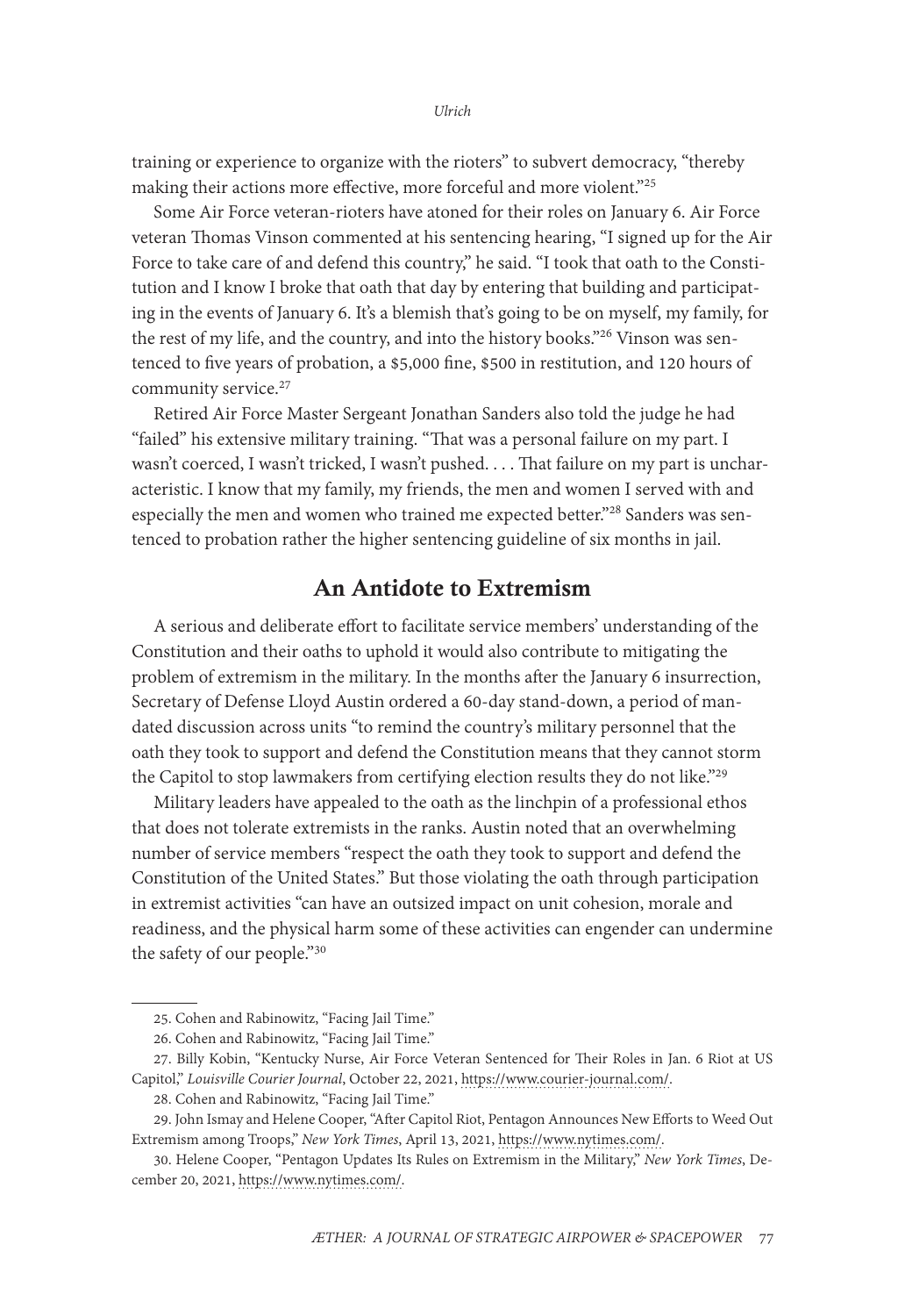The Department of Defense policy released in December 2020 bans active participation in extremist groups and lists specific prohibited behaviors. These include "liking" or reposting extremist views on social media.<sup>31</sup> In an effort to balance service members' first amendment rights, membership in extremist organizations is not banned. This aspect of the policy has been controversial and is an example of when service members' rights as citizens conflict with professional norms. In such situations, a robust democratic ethos must be relied upon to constrain service members' behavior.

Air Force Chief of Staff General CQ Brown is one senior military leader who has appealed to the service's professional ethos, and the oath specifically, to root out extremism. Brown remarked in an interview on the *PBS NewsHour* that "membership of an extremist organization—that goes against our core values, that goes against your oath and is not what we need in our military." He added, "Those that don't live up to our core values of integrity, service, and excellence, those that don't stand up and hold themselves to the oath of office they take to the Constitution, those are the ones that we don't need in our military."32

## Fostering a Democratic Ethos

Chairman of the Joint Chiefs of Staff General Mark A. Milley and Brown have voiced their personal commitments to the oath and the American ideals it represents. What remains to be done is the hard work of integrating the civics education necessary to renew the US military's democratic ethos. What should be included in a program of professional military education that aims to provide this understanding? Several military leaders have weighed in on this question, and the Air Force Academy's Oath Project is leading the way in implementing many of their ideas.

The Oath Project, a joint cadet-faculty effort to reinvigorate education on the Oath of Office into the Cadet Wing's academic and military programs, is a model for other military educational institutions and units to emulate.<sup>33</sup> The program seeks to integrate the development of a democratic ethos into academic courses, military training, and ceremonies where the oath is administered. Key components of the Oath Project are outlined below.

#### *America and Its Constitutional Foundations*

The Oath Project seeks to facilitate a deeper understanding of how American democracy works and why it is worth fighting for. Understanding the nation's founding and the workings of the democratic system that the Founders established will

<sup>31.</sup> Lolita C. Baldor, "Pentagon Issues Rules Aimed at Stopping Rise of Extremism," *PBS News Hour*, December 20, 2021, [https://www.pbs.org/.](https://www.pbs.org/newshour/politics/pentagon-issues-rules-aimed-at-stopping-rise-of-extremism)

<sup>32.</sup> Nick Schifrin, "General Brown on Extremism in the Air Force, and Threats from China, Afghanistan," *PBS News Hour*, July 28, 2021, [https://www.pbs.org/](https://www.pbs.org/newshour/show/gen-brown-on-extremism-in-the-air-force-and-threats-from-china-afghanistan).

<sup>33.</sup> Kelly E. Atkinson and Marybeth P. Ulrich, "Let's Educate Service Members on Professional Ethos, Not Just Extremism," *Hill*, June 6, 2021, [https://thehill.com/.](https://thehill.com/opinion/national-security/556662-lets-educate-service-members-on-professional-ethos-not-just)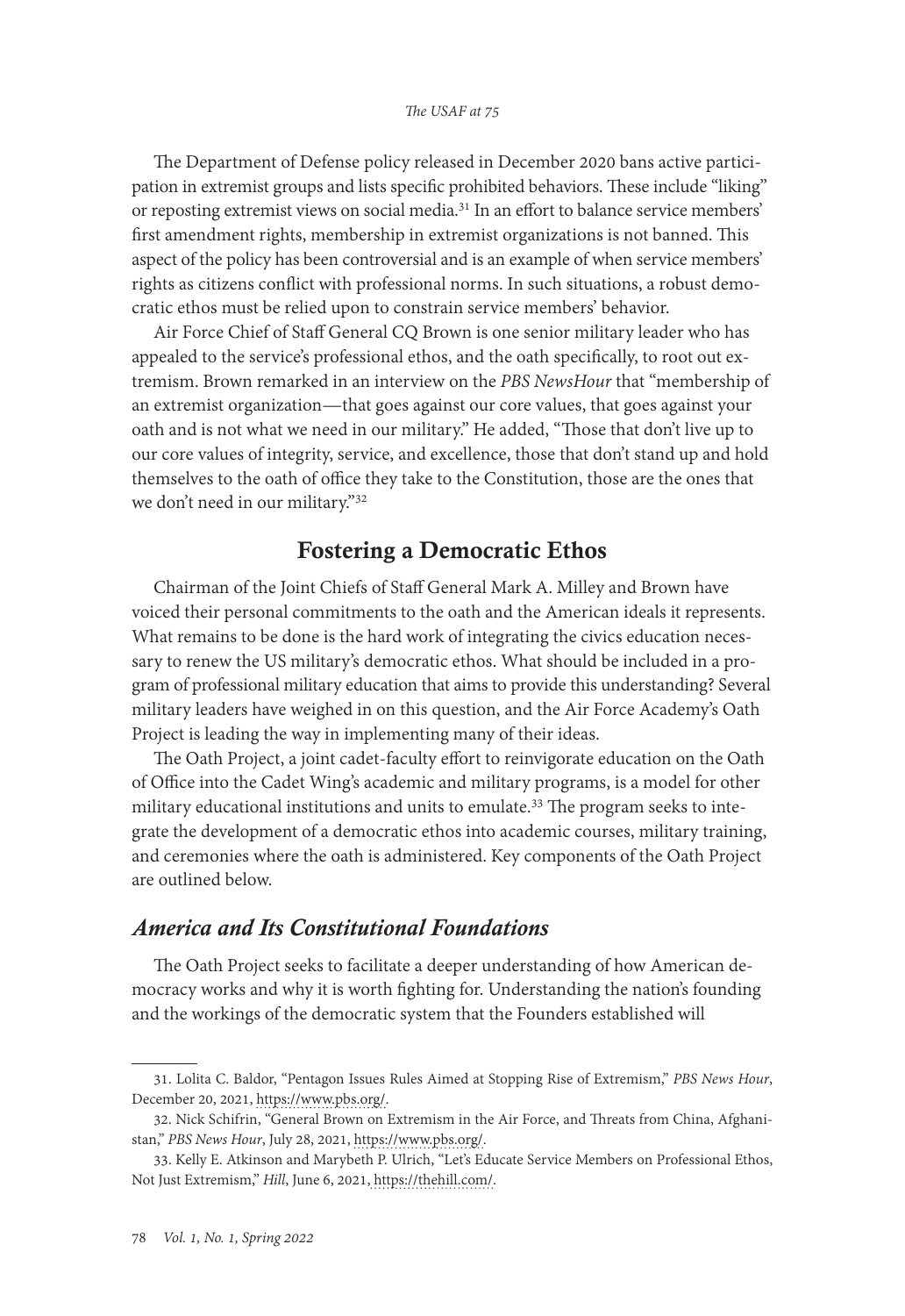strengthen Airmen's commitments to their oaths to defend it. Courses in political science, history, law, and leadership, among others, can be leveraged to explain democratic principles and to establish the historical-mindedness required for the development of a democratic ethos.

In a recent interview, former Secretary of Defense Robert M. Gates emphasized the imperative of teaching about the central role of compromise in American government:

That's what checks and balances are all about. Therefore, if you are willing to vote for people in Congress who have no intention of compromising, you don't understand how the American government is supposed to work—and that the only way to accomplish big things as a country is when members of Congress are willing to cross party lines or think about the interests of the country as a whole, and make compromises. No one gets his or her way all the time. That fundamental understanding of the criticality of compromise for the American experiment to work, I think, is a critical element of civics education.34

### *Norms of Civil-Military Relations*

A thorough understanding of American democracy will enable a strong understanding of the norms of civil-military relations. This is the subject area where professional Airmen can preserve democracy directly through their understanding of the role of democratic militaries. The central focus areas are: internalizing the principles of civilian control, nonpartisanship, and the relationship between armed forces and society in a democracy.

#### *January 6th Insurrection Case Study*

Airmen should be able to apply their understanding of constitutional foundations to the events of the January 6 insurrection. The Oath Project is developing curriculum that applies Airmen's understanding of the US democratic system to the conduct of elections.35 Airmen should also be able to identify how the veterans who participated in the attacks misunderstood the democratic processes that govern elections and the peaceful transition of power. Reviewing the conduct of specific veterans and the consequences for their actions will help emphasize the professional norm and societal expectation that Airmen are members of the Air Force profession for life.

### *Ideological Geopolitical Competition*

A comprehensive curriculum supporting the development of a democratic professional ethos also includes a comparative politics angle. Contrasting the United States's imperfect, but perfectible, model with authoritarian countries currently challenging

<sup>34.</sup> Juan Perez Jr., "Robert Gates: How Civics Education Became a National Security Issue," Politico, September 29, 2021, [https://www.politico.com/](https://www.politico.com/news/2021/09/29/robert-gates-civics-education-national-security-514730).

<sup>35.</sup> Paul D. Eaton, Antonio M. Taguba, and Steven M. Anderson, "3 Retired Generals: The Military Must Prepare Now for a 2024 Insurrection," *Washington Post*, December 17, 2021, [https://www.washingtonpost](https://www.washingtonpost.com/opinions/2021/12/17/eaton-taguba-anderson-generals-military/) [.com/](https://www.washingtonpost.com/opinions/2021/12/17/eaton-taguba-anderson-generals-military/).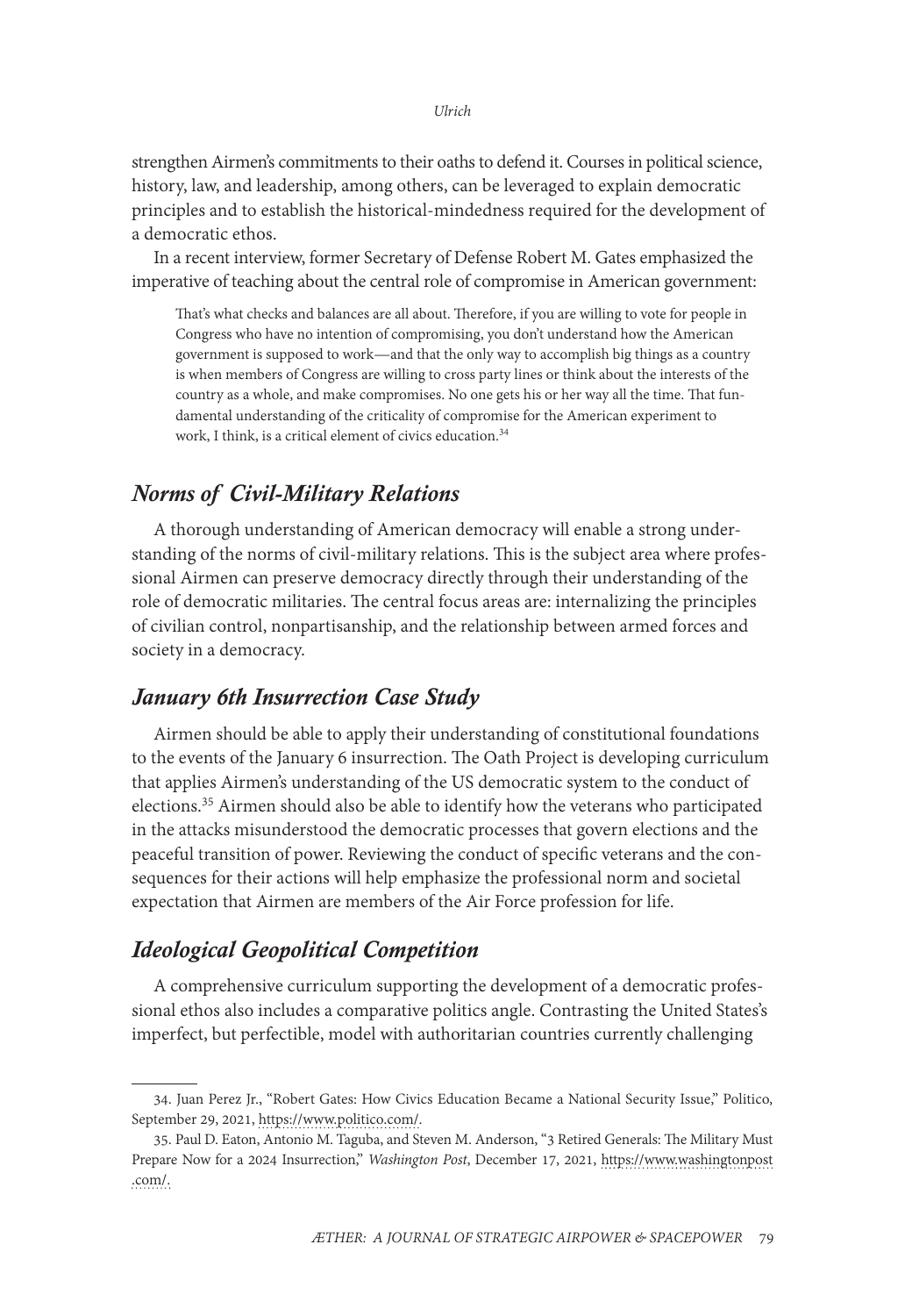the Western democratic model gives American service members important insights into the fragility of democracy at home and the shortcomings of the alternative models abroad.

President Biden has framed his foreign policy as a geopolitical competition between models of governance and has argued the United States must lead the effort in proving American democracy and its model of democratic capitalism still work.<sup>36</sup> But China and Russia are increasingly coordinating their efforts to undermine democracy and position their autocratic models as superior alternatives.37 The appeal of American values of democracy, human rights, and adherence to the rule of law undergirds American soft power and is our edge over our autocratic competitors. Renewing this aspect of the democratic ethos bolsters Airmen's wills to fight for American ideals.

## *Democratic Ethos and the Oath*

The Oath Project encourages Air Force leaders at every level to educate Airmen on their obligations under the oath and to model their personal commitment to it. In the past year, Milley has repeatedly emphasized the importance and meaning of the oath. In so doing he has modeled the role that military leaders can play in renewing their democratic ethos through education. "The Constitution of the United States—the moral North Star of all in uniform—is that document that gives purpose to our service."<sup>38</sup> In his graduation address to the US Air Force Academy Class of 2021, Milley instructed:

There are over 190 countries in the world that are in the United Nations, but . . . the United States . . . is the only one to have a military that swears an oath to an idea, an idea contained in a document. We don't swear an oath to a king, a queen, a tyrant, or a dictator. We don't swear an oath to a person, a tribe, or a religion. No, we swear an oath to an idea . . . the idea that is America.39

The Oath Project has also prioritized including oath education in every ceremony where the oath is featured, inserting language explaining the oath in the ceremony where Basic cadets first take the oath, commissioning ceremonies of graduating cadets, promotion and re-enlistment ceremonies, convocations, and graduations. Retired Air Force General Lori Robinson has advocated for leaders using such occasions to demonstrate their understanding and adherence to democratic principles. "Talk

<sup>36.</sup> David E. Sanger, "Biden Defines His Underlying Challenge with China: 'Prove Democracy Works' " *New York Times*, March 26, 2021, [https://www.nytimes.com/](https://www.nytimes.com/2021/03/26/us/politics/biden-china-democracy.html).

<sup>37.</sup> Steven Lee Myers, "An Alliance of Autocracies? China Wants to Lead a New World Order," *New York Times*, March 29, 2021, [https://www.nytimes.com/.](https://www.nytimes.com/2021/03/29/world/asia/china-us-russia.html)

<sup>38. &</sup>quot;Gen. Milley: 'We Take an Oath to the Constitution,' " Associated Press, November 12, 2020, [https://](https://www.youtube.com/watch?v=DLU6rrYjRxc) [www.youtube.com/](https://www.youtube.com/watch?v=DLU6rrYjRxc).

<sup>39.</sup> Mark Milley, "Joint Chiefs Chairman Delivers Commencement Speech to Air Force Academy's Class of 2021," 29:02 - 29:54, Department of Defense Videos, May 27, 2021, [https://dod.defense.gov/](https://dod.defense.gov/News/Special-Reports/Videos/?videoid=796485).